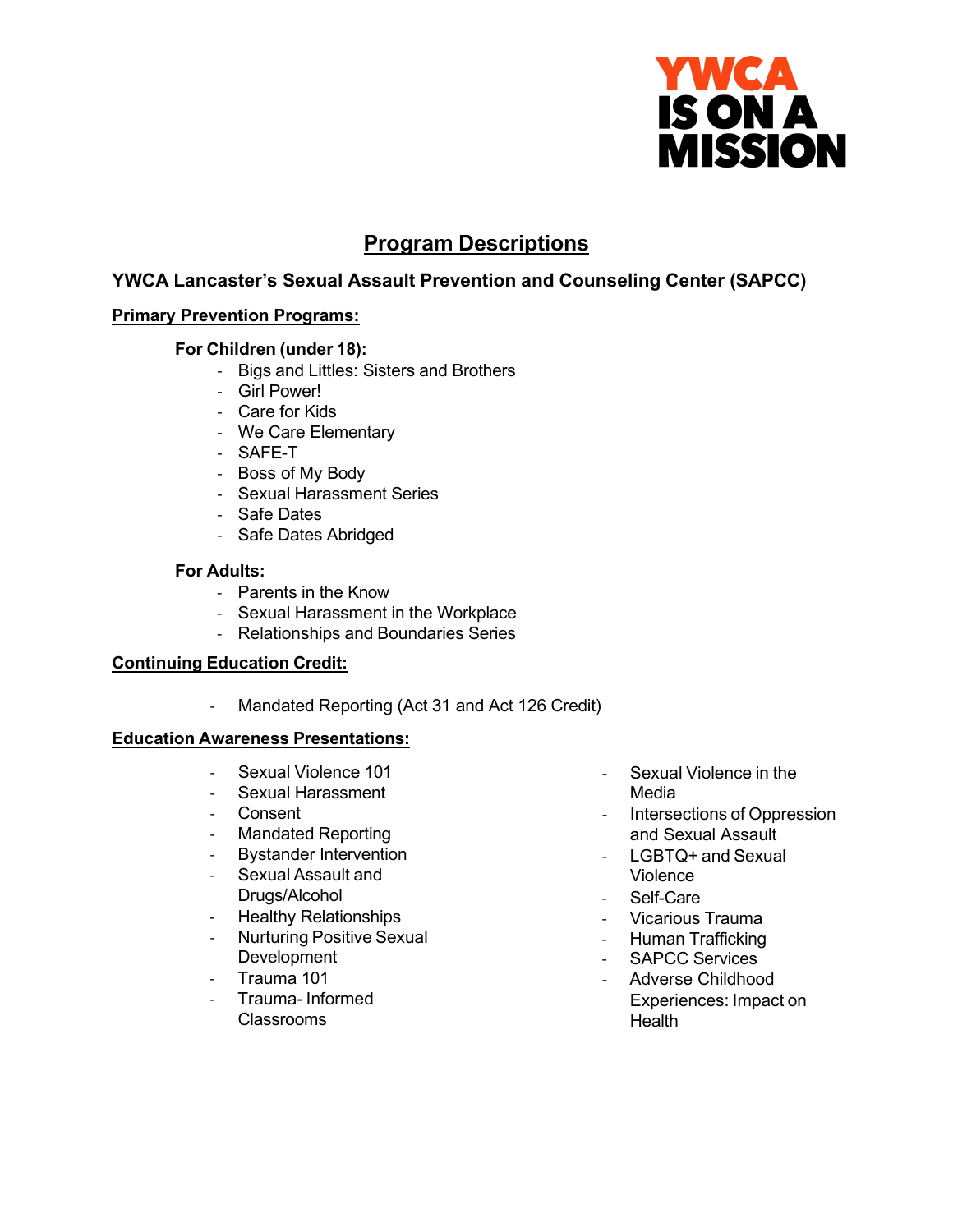

## **What is the Difference Between Education Awareness and Primary Prevention Programs?**

### **Education Awareness Programs**

Education Awareness programs are one-time presentations designed to raise awareness about sexual violence, as well as other related topics. These presentations also provide information about SAPCC services. Presentations can be adapted to meet the needs of the organization, business, school, or community group's target audience. Multiple Education Awareness programs can be combined and adapted to meet the definition of a Primary Prevention program.

### **Primary Prevention Programs**

Primary Prevention programs are series designed to move beyond awareness and education by focusing on skill-building, as well as changing attitudes and behaviors in order to prevent sexual harassment, abuse, assault, and other forms of violence. Primary prevention programs are designed to prevent sexual violence before it occurs by focusing on conditions that reduce violence. Primary Prevention programs are comprehensive, developmentally appropriate, and occur over a period of time as a series.

## **Primary Prevention Programming for Children**

## **Bigs and Littles: Sisters/Brothers**

## *Program Summary*

Bigs and Littles: Sisters and Bigs and Littles: Brothers are mentoring programs that aim to strengthen how elementary school students (Little Sister or Little Brother) feel about themselves. Littles are paired with a high school student (Big Sister or Big Brother) who serve as their role model and mentor. Program content is adapted from both evidence and research-based curriculums. Sessions consists of 30 minutes of tutoring and snack, 15 minutes of sharing circle/ group check-in, and 45 minutes of an activity and/or craft. Some of the weekly empowering themes are drug and alcohol prevention, coping skills, teamwork, communication, self-esteem, body image, and gender stereotypes. Sliding scale fee available.

## *Target Audience*

Littles:  $2<sup>nd</sup>-4<sup>th</sup>$  grade students. Twelve female-identifying students participate in the Sisters program and twelve male-identifying students participate in the Brothers program.

Bigs:  $9<sup>th</sup>$ -12<sup>th</sup> grade students. Twelve female-identifying students participate in the Sisters program and twelve male-identifying students participating in the Brothers program.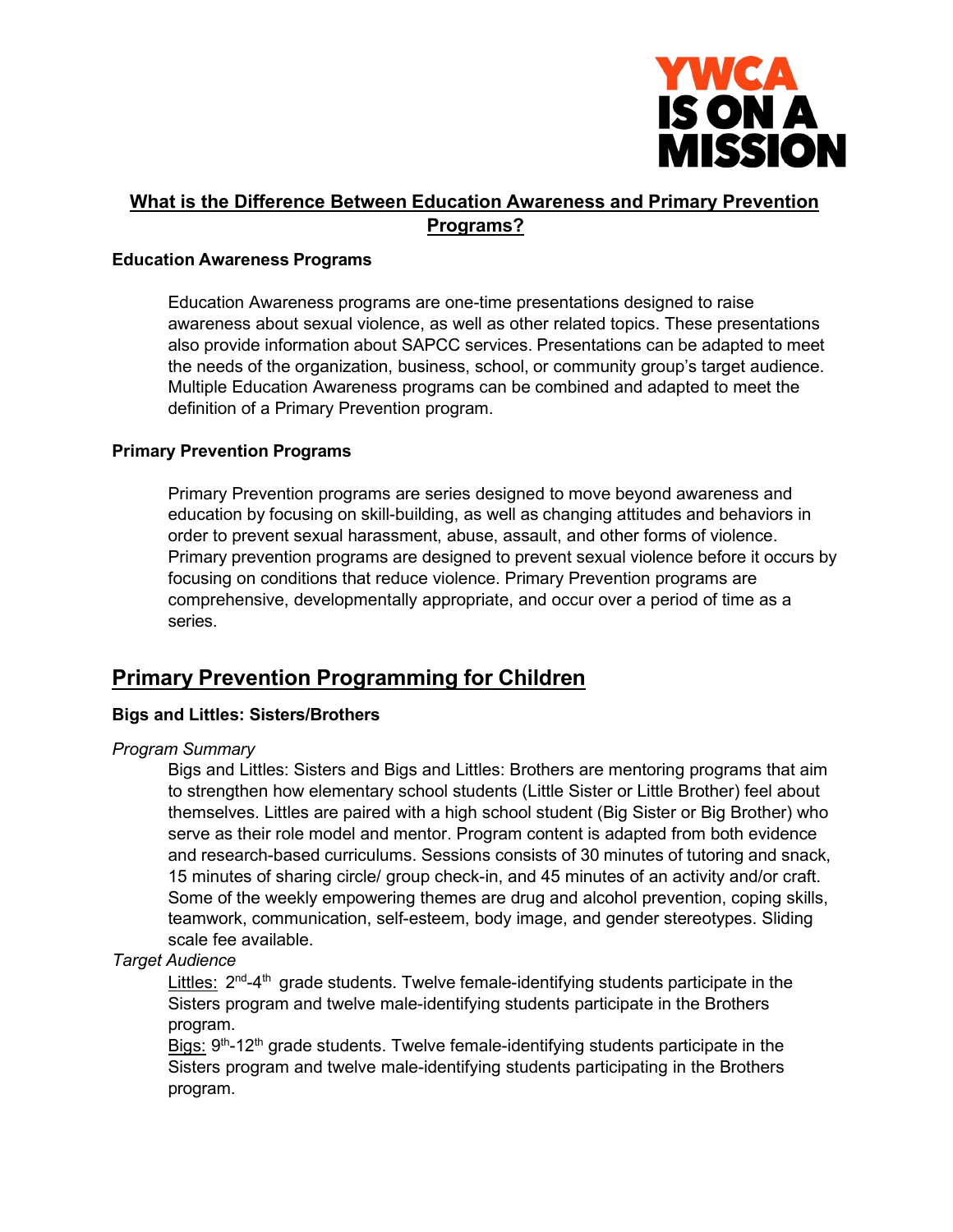

## *Session Frequency & Duration*

Approximately 20 weekly 1 ½ hour sessions that occur after school hours

## **Girl Power!**

### *Program Summary*

Girl Power! is an empowerment program designed to support female-identifying students during the challenging years of early adolescence. Topics include self-esteem, coping skills, healthy relationships, drugs and alcohol prevention, healthy boundaries, and gender roles. Sessions include discussions, crafts, and other hands-on activities related to the theme.

### *Target Audience*

Twelve female-identifying middle school aged students. Programs are often grouped by age or grade.

## *Session Frequency & Duration*

Approximately 10 weekly sessions per group. Session length is dependent on the school's schedule and range from 45 minutes to 1 hour. Programs can occur during the school day (lunch, club periods, study halls) or in an afterschool setting.

### **Healthy Relationship Project (Care for Kids, We Care Elementary, SAFE-T)**

#### *Program Summary*

Healthy Relationship Project (HRP) is a researched-based, trauma-informed, and ageappropriate child sexual abuse prevention curriculum created by Prevent Child Abuse Vermont. The Healthy Relationship Project utilizes all best practice core concepts for prevention, including adult responsibility for keeping children safe, victim and victimizer prevention, bystander intervention, social-emotional skill building, and healthy child sexual development. HRP is divided into three programs: Care for Kids, We Care Elementary, and SAFE-T. Program objectives and lessons vary depending on grade level. Examples of topics covered in each program include:

- **Care for Kids:** asking for help, feelings, bodies, babies, asking for permission.
- **We Care Elementary:** communication, understanding feelings, personal boundaries, recognizing boundaries in others, and understanding harassment.
- **SAFE-T**: coping skills, empathy, respecting boundaries, flirting, joking, sexual harassment, consent, gender stereotypes, showing support and being a bystander.

## *Target Audience*

Care for Kids: Preschool  $-2<sup>nd</sup>$  grade students We Care Elementary:  $3<sup>rd</sup>$  -  $6<sup>th</sup>$  grade students SAFE-T:  $7<sup>th</sup>$  -  $8<sup>th</sup>$  grade students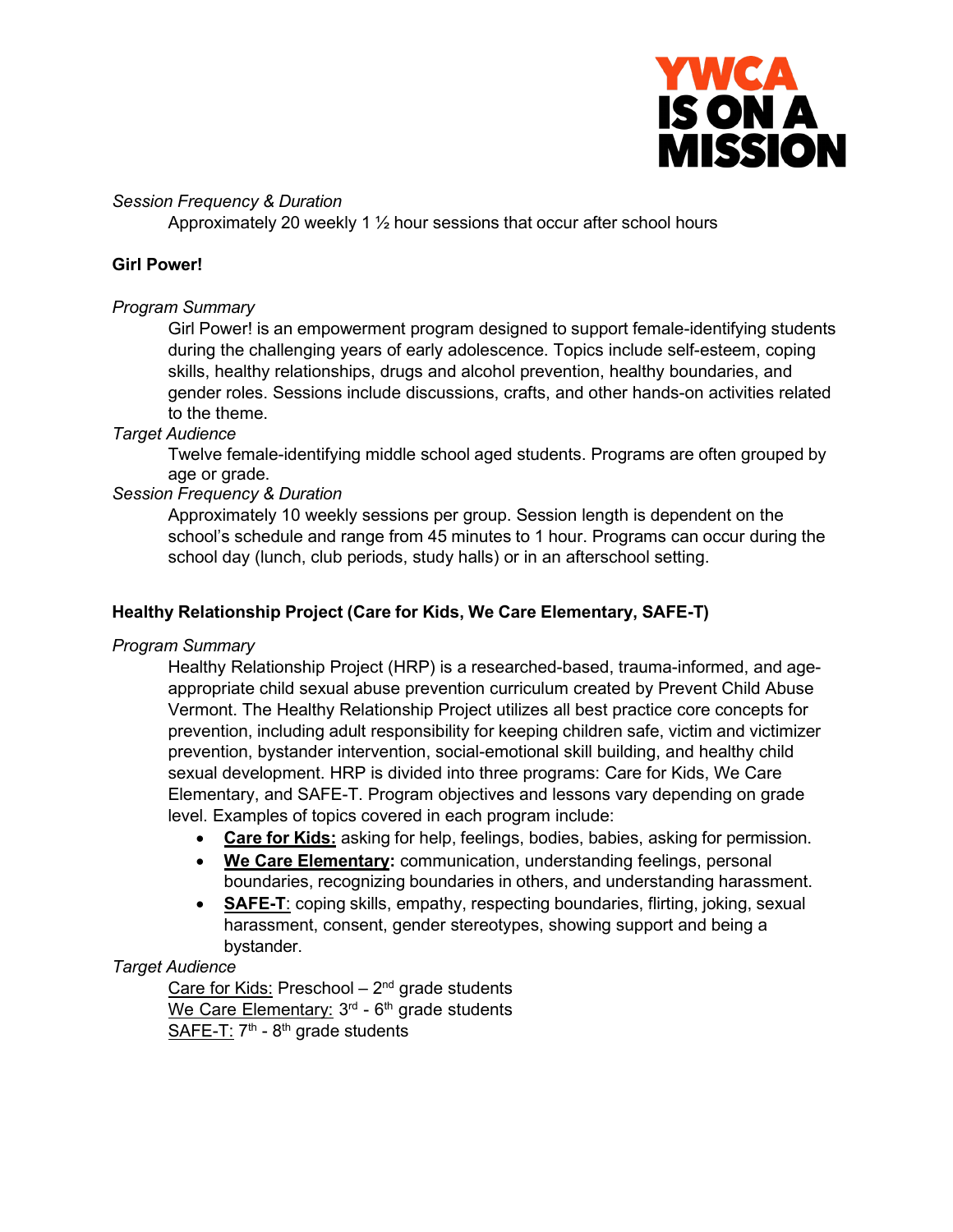

*Session Frequency & Duration*

Care for Kids: Approximately 6 weekly 45 minutes sessions We Care Elementary: Approximately 6 weekly 45 minutes sessions SAFE-T: Approximately 10 weekly 45 minutes sessions

## **Boss of My Body**

## *Program Summary*

Boss of My Body is a child abuse prevention program that was adapted from evidencebased curriculums. The program includes concepts related to: communicating feelings, boundaries, consent, and safety networks. It moves beyond "No, Go Tell" concepts and places emphasis on an adult's responsibility to keep children safe. The program seeks to provide correct and trauma-informed information to strengthen communication between children and trusted adults in their lives.

### *Target Audience*

Preschool-age to  $5<sup>th</sup>$  grade students

### *Session Frequency & Duration*

Preschool-2nd grade students: 3 weekly 45 minute sessions 3<sup>rd</sup>-5<sup>th</sup> grade students: 3 weekly 1 hour sessions

#### **Sexual Harassment Series**

#### *Program Summary*

Sexual Harassment Series is an in-house, research-based program that provides children with the skills to identify and intervene during instances of sexual harassment. The first session focuses on understanding the differences between healthy and unhealthy relationships. The second session defines sexual harassment in contrast to flirting and discusses through activities how boundaries vary based on the person. The final session provides students with understanding of the role of bystanders, potential issues that could arise, as well as tangible bystander intervention tools. Sexual harassment examples are age-appropriate and include harassment that is perpetrated in person and online. Additional sessions can be added to include other forms of harassment based on different identities.

#### *Target Audience*

This program is offered to children ranging from  $4<sup>th</sup>$  to  $6<sup>th</sup>$  grade.

#### *Session Frequency & Duration*

The program is facilitated over 3 sessions. We recommend 45 minutes- 1 hour per session.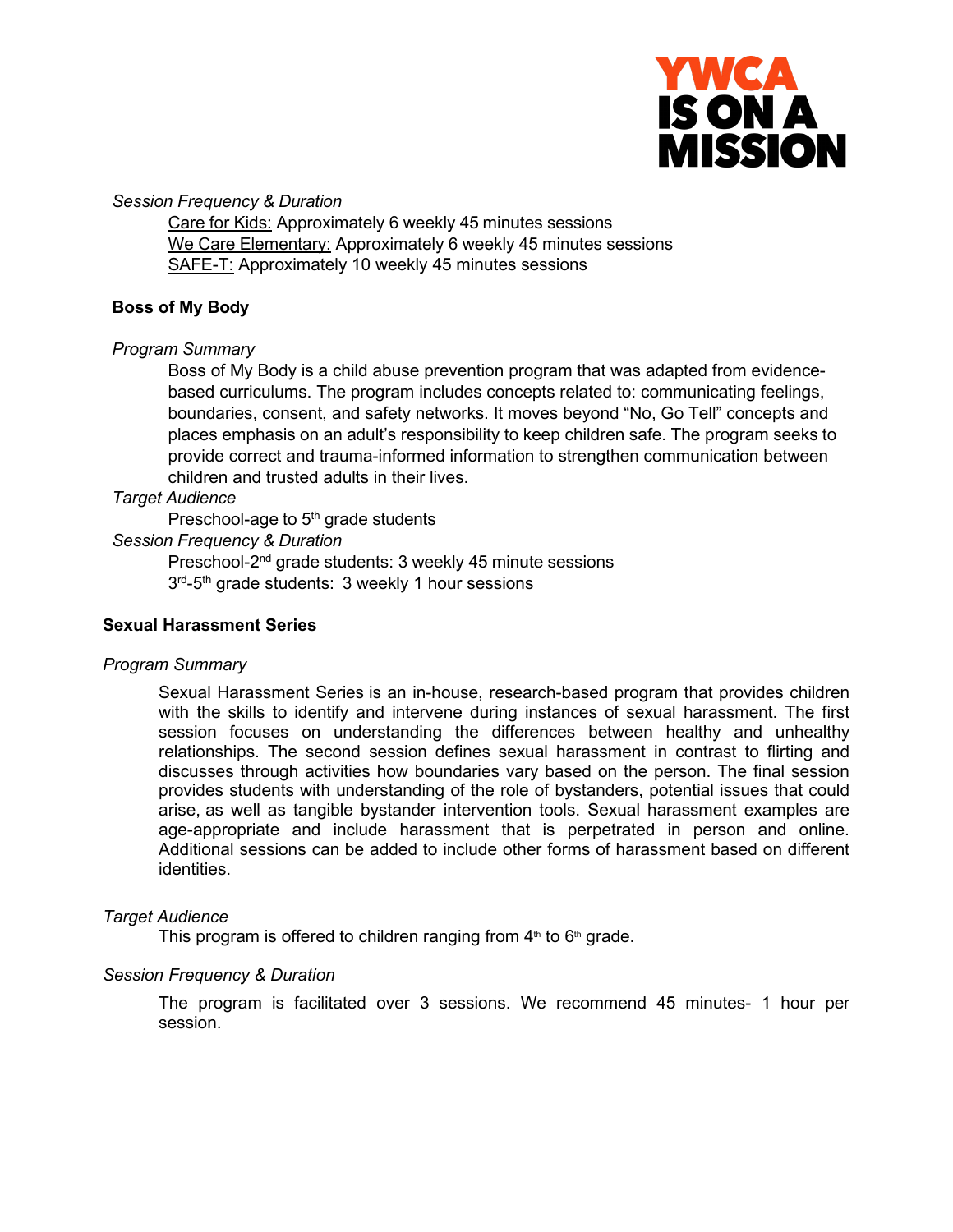

### **Safe Dates**

#### *Program Summary*

Safe Dates is an evidence-based teen dating violence prevention program. The program identifies healthy and abusive relationships and engages bystander intervention strategies. Session themes include: defining caring relationships, defining dating abuse, why people abuse, how to help friends, overcoming gender stereotypes, equal power through communication, how to deal with feelings, and preventing and recognizing sexual assault.

### *Target Audience*

Middle and high school aged students

### *Session Frequency & Duration*

Approximately 10 weekly sessions per group. Session length is dependent on the school's schedule and range from 45 minutes to 1 hour.

## **Safe Dates Abridged**

#### *Program Summary*

Safe Dates Abridged was adapted from the evidence-based teen dating violence prevention curriculum, Safe Dates. The Safe Dates Abridged program was modified to meet the needs of individuals with intellectual and developmental disabilities. The program content and activities concepts related to boundaries, consent, coping with feelings, and understanding healthy relationships. The term 'relationship' encompasses peer, friend, family, and dating roles. Upon request, additional sessions can be added to emphasize consent and healthy sexuality within relationships.

## *Target Audience*

Middle and high school students with intellectual and developmental disabilities.

Program has also been successful with students in emotional support classrooms.

## *Session Frequency & Duration*

Approximately 6 weekly sessions per group. Session length is dependent on the school's schedule and range from 45 minutes to 1 hour.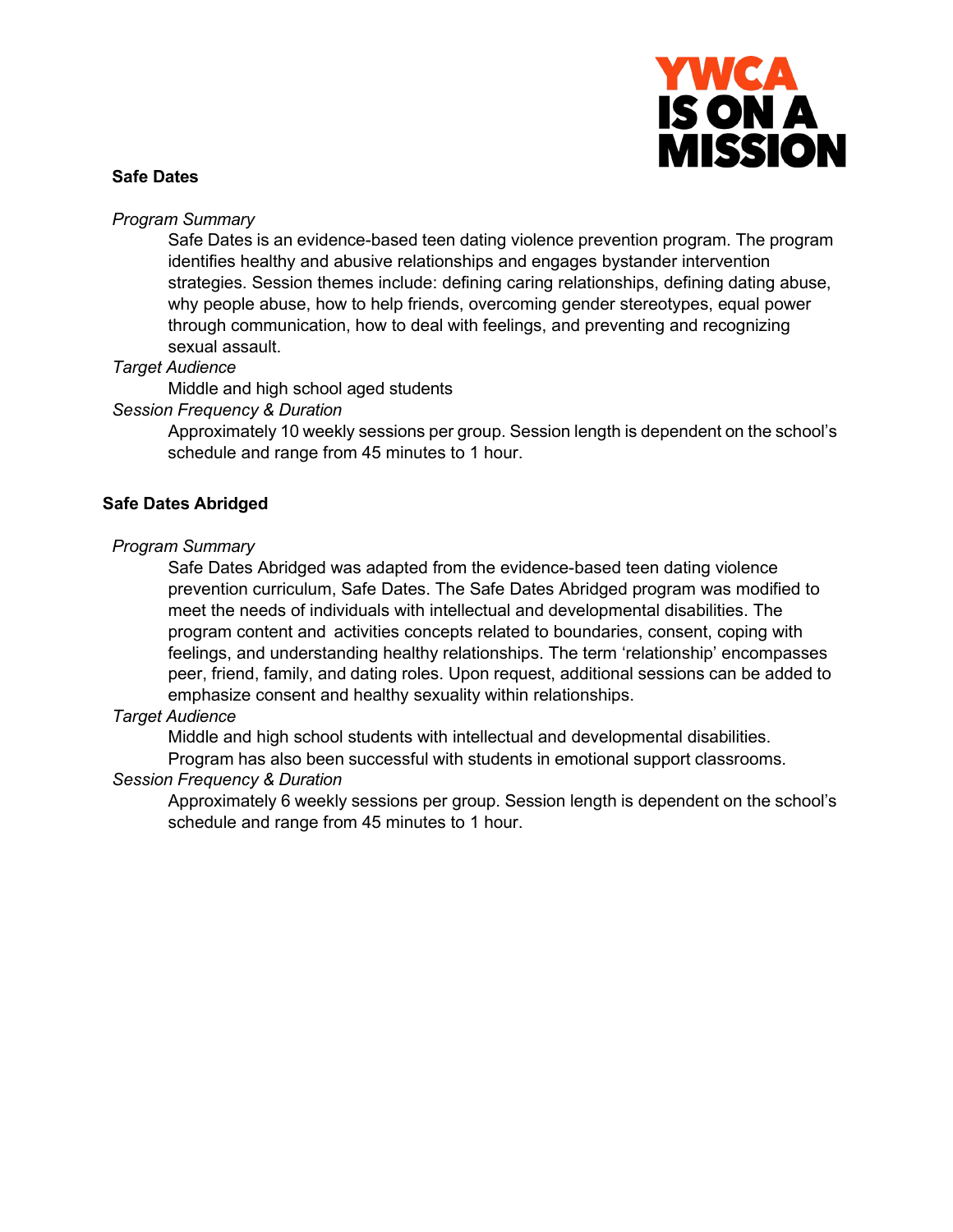

# **Primary Prevention Programming for Adults**

## **Sexual Harassment in the Workplace: Respect at Work:**

#### *Program Summary*

The Respect at Work program moves beyond legal definitions and liability concerns to include content aimed to organizational culture and change employee attitudes and behaviors related to sexual harassment. The sessions are customized to meet the comprehensive needs of each workplace.

Training and consultation can include:

- o Workplace climate assessment
- $\circ$  Training and workshops for employees on sexual harassment and intervening as a bystander
- o Training and workshops for managers, supervisions, Human Resource professionals on responding to sexual harassment and promoting a safe workplace
- $\circ$  Policy and procedure review for the organization or business

Please indicate which option(s) you are selecting under "additional information" in the Program Request Form.

## *Target Audience*

Employees and leadership teams of workplace environments

## *Session Duration & Frequency*

Sessions and timeframes are dependent on program content and goals chosen by the individual(s) requesting the training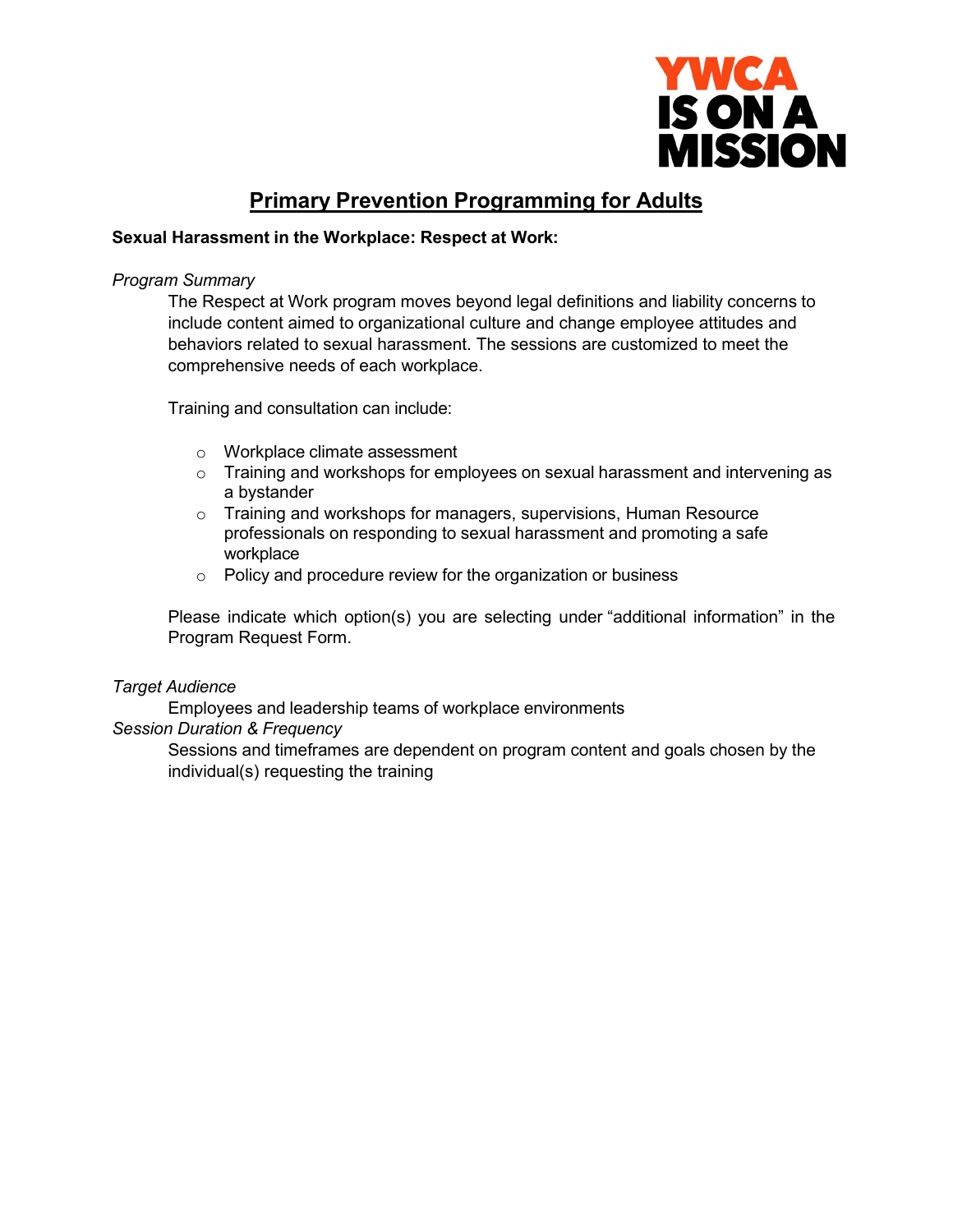

## **Parents in the Know:**

### *Program Summary*

Parents in the Know is a practice-based child sexual abuse prevention program that helps parents and guardians learn, practice, and strengthen skills to prevent child sexual abuse and recognize red flags. Adults will learn how to respond when another adult acts inappropriately towards children, how to feel more comfortable talking with children about their bodies and development, and how to talk with children about healthy relationships. Childcare and meals may be offered to program participants.

### *Target Audience*

Parents, guardians, and caregivers of children under the age of 18.

## *Session Duration & Frequency*

Approximately 4 weekly 2-hour sessions. However, the 8 hours of content can be provided in smaller or larger increments.

## **Relationships and Boundaries Series:**

### *Program Summary*

The program was adapted from evidence and researched based programs aimed to empower individuals with disabilities. The series emphasizes healthy relationships through interactive discussions and activities related to consent and boundaries. Upon request, additional sessions can be added to emphasize dating relationships and healthy sexuality. The program includes sessions for parents, caregivers, or support staff to simultaneously engage in content related to: red flags of abuse, boundaries, and resources to support

## *Target Audience*

Adults with intellectual or developmental disabilities and their parents, caregivers, or support staff.

## *Session Duration & Frequency*

Approximately 2-3 1-hour sessions.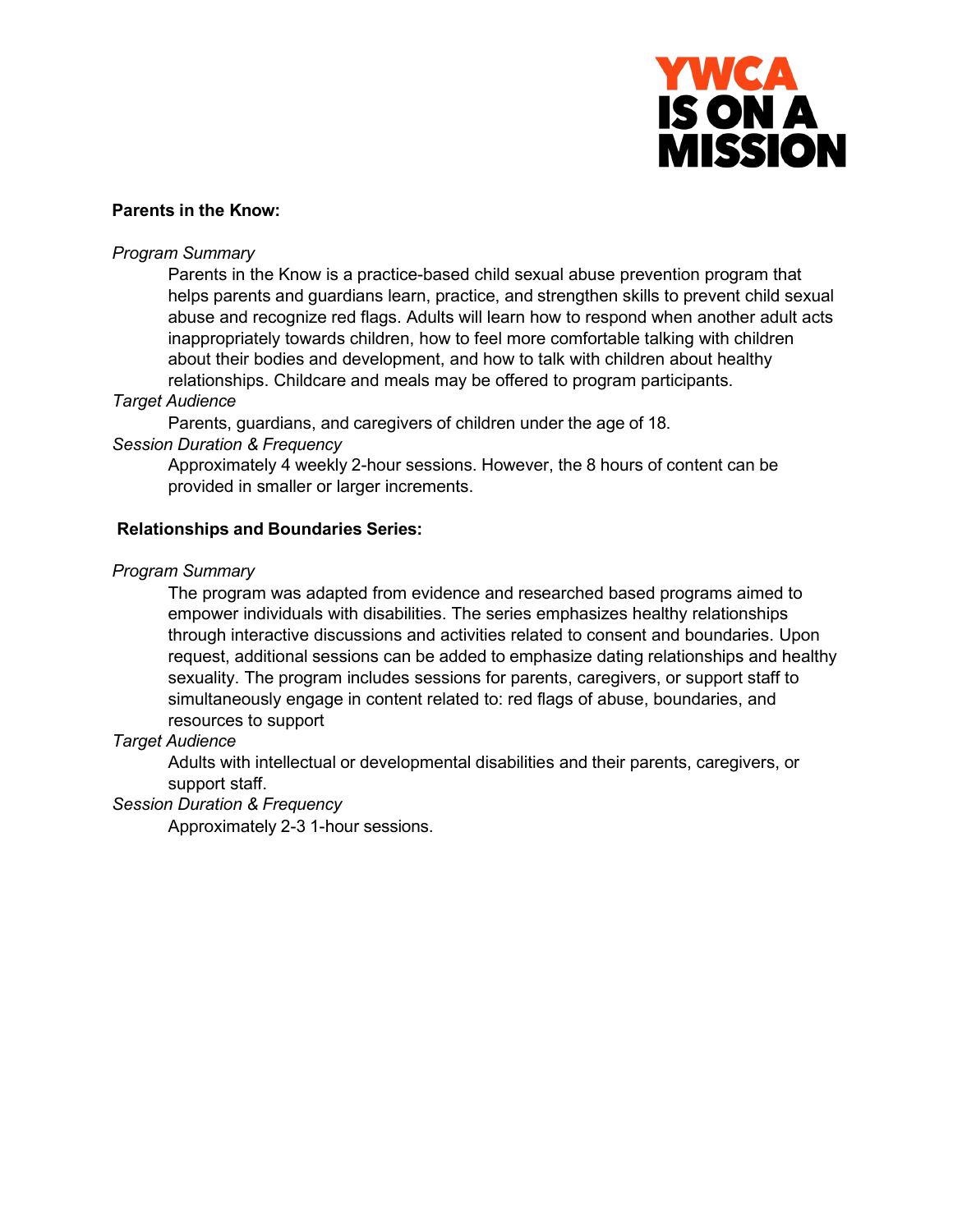

# **Continuing Education Credit**

## **Mandated Reporter Training:**

#### *Program Summary*

Act 31 requires all employees licensed by the Pennsylvania Department of State to take a 2 to 3 hour training on Recognizing and Reporting Child Abuse every 2 years. Act 126, the Pennsylvania Child Abuse Recognition and Reporting Training mandates that all school entities and independent contractors who have direct contact with children a minimum of 3 hours of training every five years on child abuse, recognition, and reporting.

The training meets both Act 31 and Act 126 requirements. The workshop defines forms of abuse, identifies the role of a mandator, and outlines the reporting process for the state of Pennsylvania. The live training provides opportunities for questions and guidance that pre-recorded Mandated Reporter trainings do not.

## *Target Audience*

Mandated reporters- individuals who work or volunteer with children or organizations serving children.

## *Program Duration & Frequency*

2 or 3 hour workshop

# **Professional Development**

## **40 Hour SAPCC Class - Advocate Training:**

#### *Program Summary*

The training meets the Pennsylvania Coalition Against Rape's standards for Rape Crisis Centers. Participants who complete the training are eligible to volunteer or work at any center throughout the state. The course work includes material related to: history and philosophy, local center information, values, anti-oppression, counseling issues, sexual assault issues, ethics, confidentiality, medical system, legal system, advocacy, and local resources for information and referrals.

## *Target Audience*

Individuals interested in volunteering on the 24/7 Rape Crisis Hotline or working at the Sexual Assault Prevention and Counseling Center or at another Pennsylvania Rape Crisis Center. SAPCC volunteers answer the hotline remotely from home.

#### *Program Duration & Frequency*

The training consists of 40 hours- 20 hours of online content are completed at your own pace and 20 hours of instruction are completed live. Course is offered at minimum twice a year (Spring and Fall).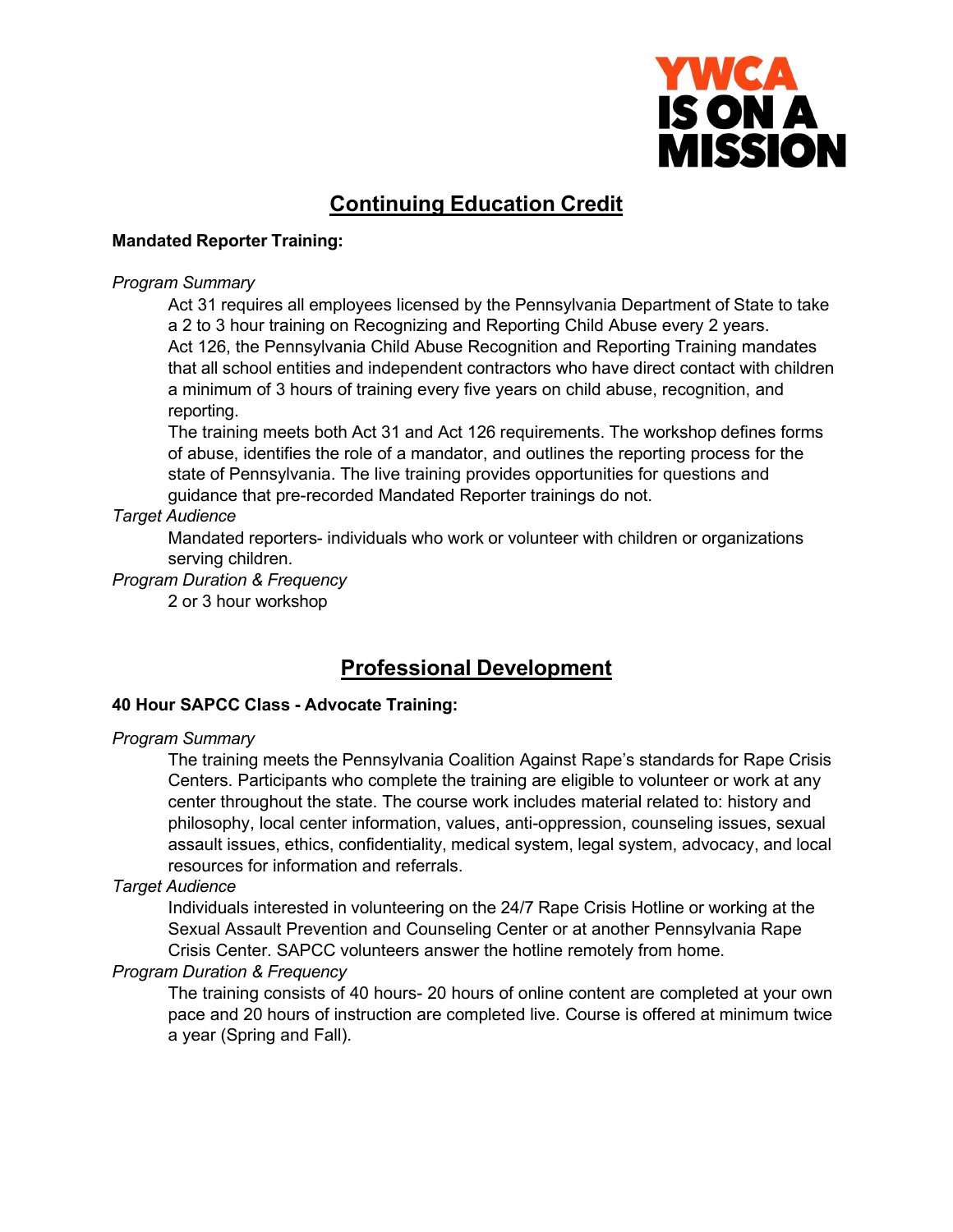

# **Education Awareness Presentations**

Session Length: Approximately 1 hour. Programs can be extended and combined into series.

### **Sexual Violence 101**

Participants will learn about the continuum of sexual violence, the effects sexual violence have on victims/survivors and ways to support victims/survivors.

### **Sexual Harassment**

Participants learn how to identify and understand the conditions that perpetuate sexual harassment, the effects of sexual harassment on both the individual and culture, and tools on how to respond as a bystander.

### **Consent**

Participants will develop a clear understanding of consent, the components that are required for consent to be present, how to effectively set boundaries in relationships and practice skills through scenarios.

### **Bystander Intervention**

Participants will learn about barriers to speaking up as a bystander, tools for safe and effective bystander intervention, as well as practice scenarios to better strengthen ability to translate information learned to real situations.

## **Sexual Assault and Drugs/Alcohol**

Participants will learn the role drugs and alcohol can play in sexual assault, the impact drugs and alcohol can have on reporting, disclosing, and healing from sexual assault, as well as the increased risks of victim blaming when drugs and alcohol are involved.

## **Healthy Relationships**

Participants will learn how to differentiate between healthy and unhealth relationships, understand the cycles of abuse, and learn about various tools for healthy communication.

## **Nurturing Positive Sexual Development**

Participants will learn strategies for preventing child sexual abuse and how to start the conversation with children and teens in their lives about sexuality without shame or judgment. The interactive workshop is designed for adults who care for or work with children.

#### **Trauma 101**

Participants will develop a basic understanding of the impact trauma has on the brain and its functions, increase their knowledge of trauma symptoms and common responses to trauma, and build a practical understanding regarding how to respond and support someone who has experienced trauma.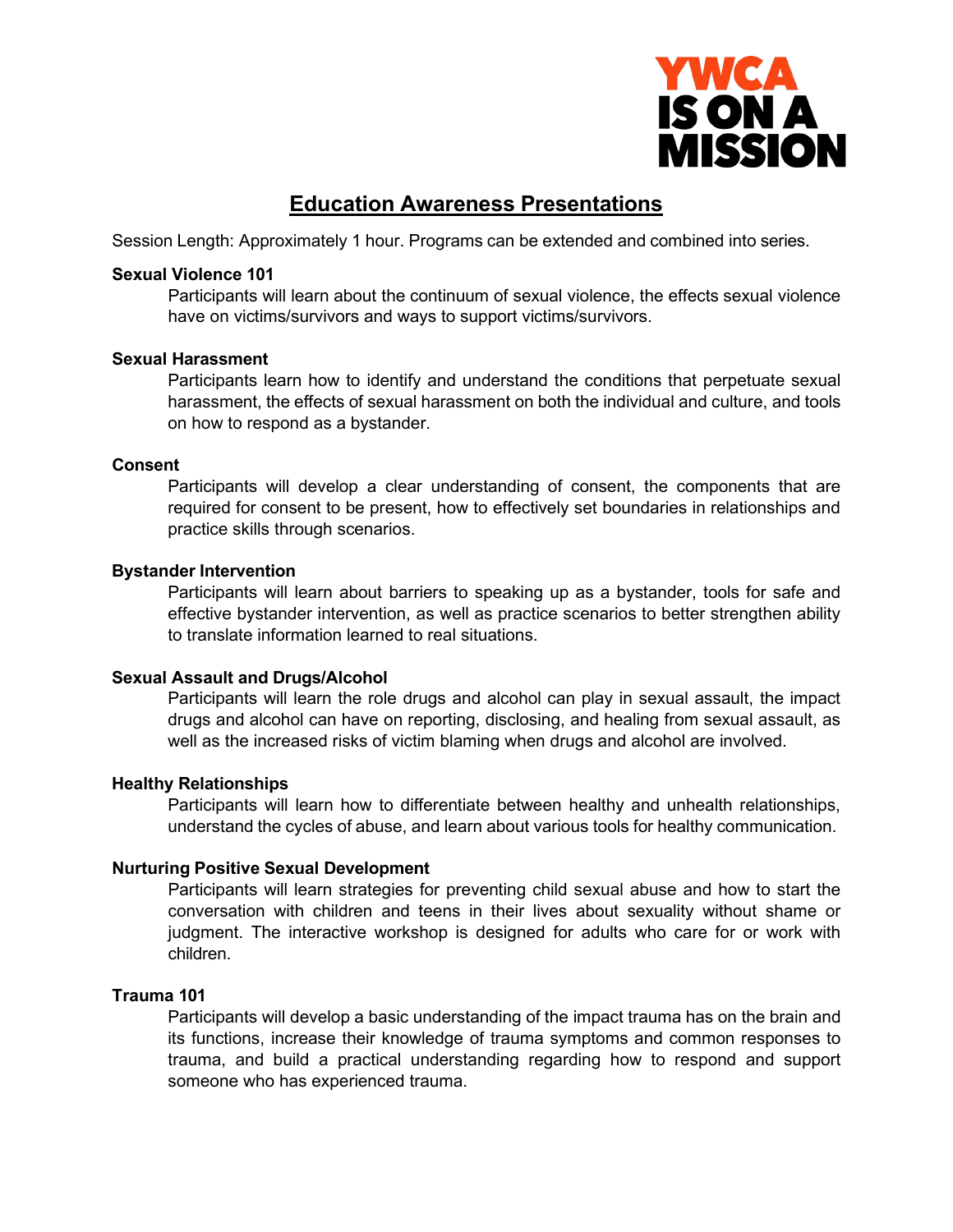

#### **Trauma- Informed Classrooms**

Participants will learn about the impacts of childhood trauma, identify warning signs, develop strategies to actively support and respond to children who have experienced trauma. The interactive workshop is designed for adults who work with children in a classroom or school-based setting.

#### **Sexual Violence in the Media**

Participants will cultivate an understanding on how rape culture and rape myth are promoted in the media, the impact of exposure to violence on both individual and societal levels, how to recognize the messaging that reinforces harmful and inaccurate attitudes and beliefs surrounding sexual violence, and how to consume media using a critical lens.

#### **Intersections of Oppression and Sexual Assault**

Participants will learn key terms and concepts for an anti-oppressive framework, develop framework to understand the role of various forms of oppression in sexual violence, and identify ways to incorporate anti-oppressive framework into social change and action.

## **LGBTQ+ and Sexual Violence**

Participants will identify the ways in which forms of oppression and systemic barriers affect the LGBTQ+ population, leading to increased vulnerability to sexual violence victimization, as well as learn considerations when responding to LGBTQ+ survivors of sexual violence.

## **Self-Care**

Participants will learn a variety of holistic strategies for physical, emotional, and mental self-care including wellness, routine, mindfulness practices.

## **Vicarious Trauma**

Participants will learn about how repeat exposure to the traumatic experiences of others can have adverse impacts on mental, physical, and emotional health and wellness, and how to alleviate symptoms of vicarious trauma through self-care and other strategies.

#### **Human Trafficking**

Participants will explore labor trafficking and sex trafficking in the United States and will learn how to understand and identify victims of human trafficking.

#### **SAPCC Services**

Participants will be provided with information on the programs and services provided by the Sexual Assault Prevention and Counseling Center. Services detailed include: therapy, counseling, 24/7 Rape Crisis hotline, medical advocacy, legal advocacy, education awareness, and primary prevention.